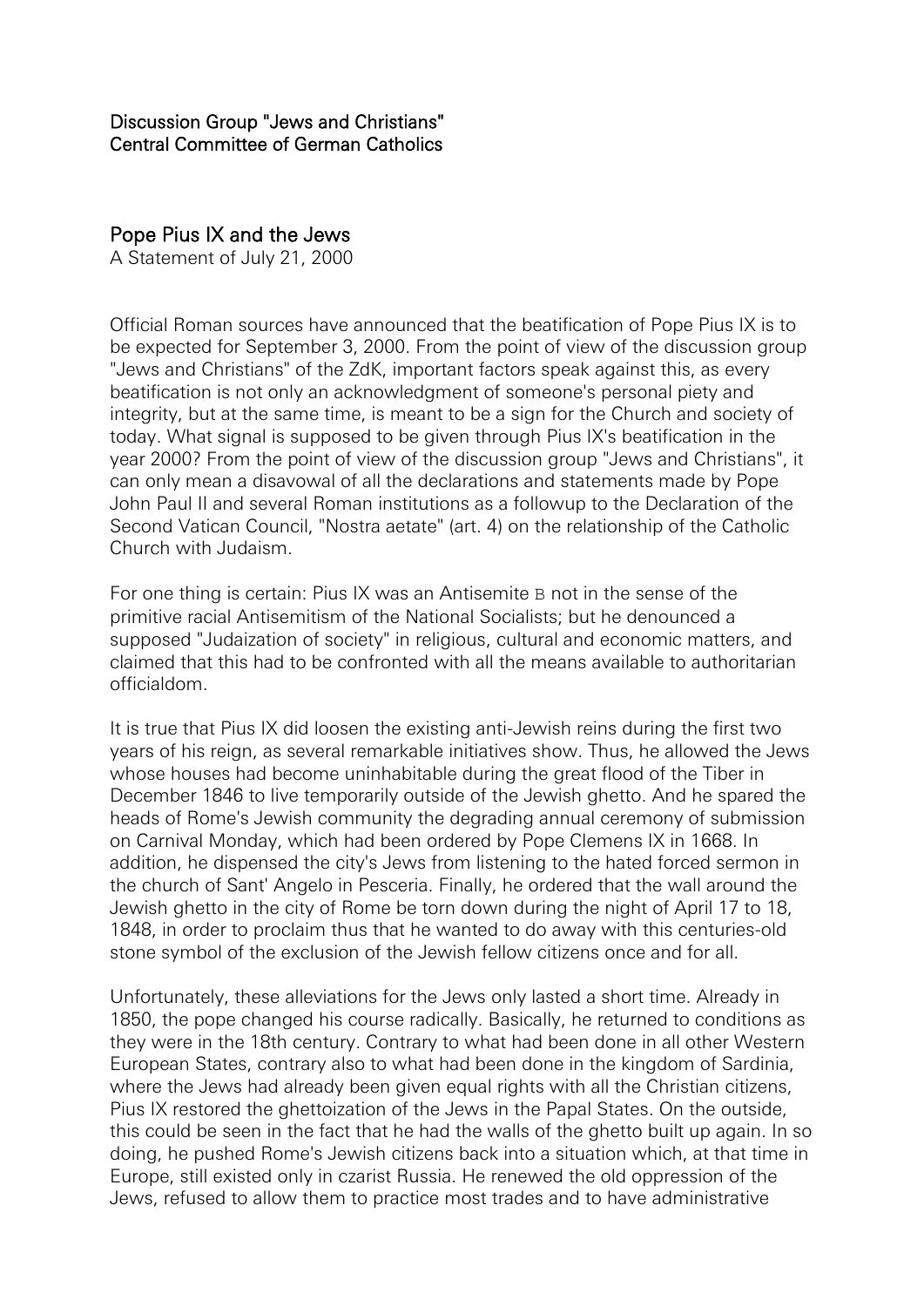positions. Once again, they were forbidden to own land. And again, the Talmud was placed on the index of forbidden books, so that the Jews in the Papal States did not even have free access to their own sacred writings.

Even the medieval ritual murder stories were revived in the Papal States. The Vatican's resumption of the aggressive manner in which mission towards the Jews was practiced gave rise to much attention and revulsion all over Western Europe and the USA. Ultimately, Pius IX could only imagine living together with the Jews on condition that, sooner or later, they would go over to the Catholic faith. In spite of everything, the number of Jewish converts remained low in the Papal States as well as in the whole of Europe; because of this, individual conversions to Catholicism were celebrated publicly as a victory of the Catholic Church over untruth, and the people concerned were rewarded with many material favors.

According to Canon Law, it was forbidden to baptize the children of Jews against the will of their parents B unless there was danger of death, or one parent had abandoned the child, or the person concerned had special needs mentally. These exceptional stipulations opened wide the door to arbitrariness. Thus, it was accepted practice that once a Jewish child had been baptized, it was no longer allowed to remain with its parents unless these also went over to Christianity.

The worst case B which is only one of several that became known B was the socalled Mortara Affair: the evening of July 23, 1858, a police command of Bologna broke into the home of the Jewish merchant, Momolo Mortara and demanded that his six-year old son Edgaro be handed over to them immediately. The police officer explained to the horrified parents that their son had been a Christian for a long time, as had only been discovered now. According to souces, a Christian maid had secretly baptized the boy when he was sick in bed. Current law therefore demanded that the boy be removed from the Jewish house and brought up as a Christian. In an act of governmental kidnapping, the boy was brought to Rome and raised there in a Christian way. When this procedure gave rise to a cry of indignation all over Europe, Pius IX went a step further, documenting his legal point of view in a provocative way. He took the boy very especially under his wing, finally adopting him when he was thirteen. Later, Edgaro entered the Order of the Canons Regular of the Lateran as a novice; he became a monk in the monastery of San Pietro in Vincoli, and in honor of his adoptive father, he took the name Pio. In 1873, Pio Mortara was ordained a priest, and he died at a ripe old age in 1940.

Pius IX self-righteously disregarded the letters of protest from Jewish communities in Italy, England, France, Germany, the USA and Rome, as well as the diplomatic representations from Great Britain, Prussia and Russia, and even the admonitions from the friendly States of France and Austria. Such an attitude cannot be presented as a model for people today.

After the Jews of the former Papal States and of the city of Rome had received formal legal equality with all the other citizens of the kingdom of Italy, Pius IX let himself get carried away in hate-filled tirades against the Jews, which it is simply prohibited to repeat.